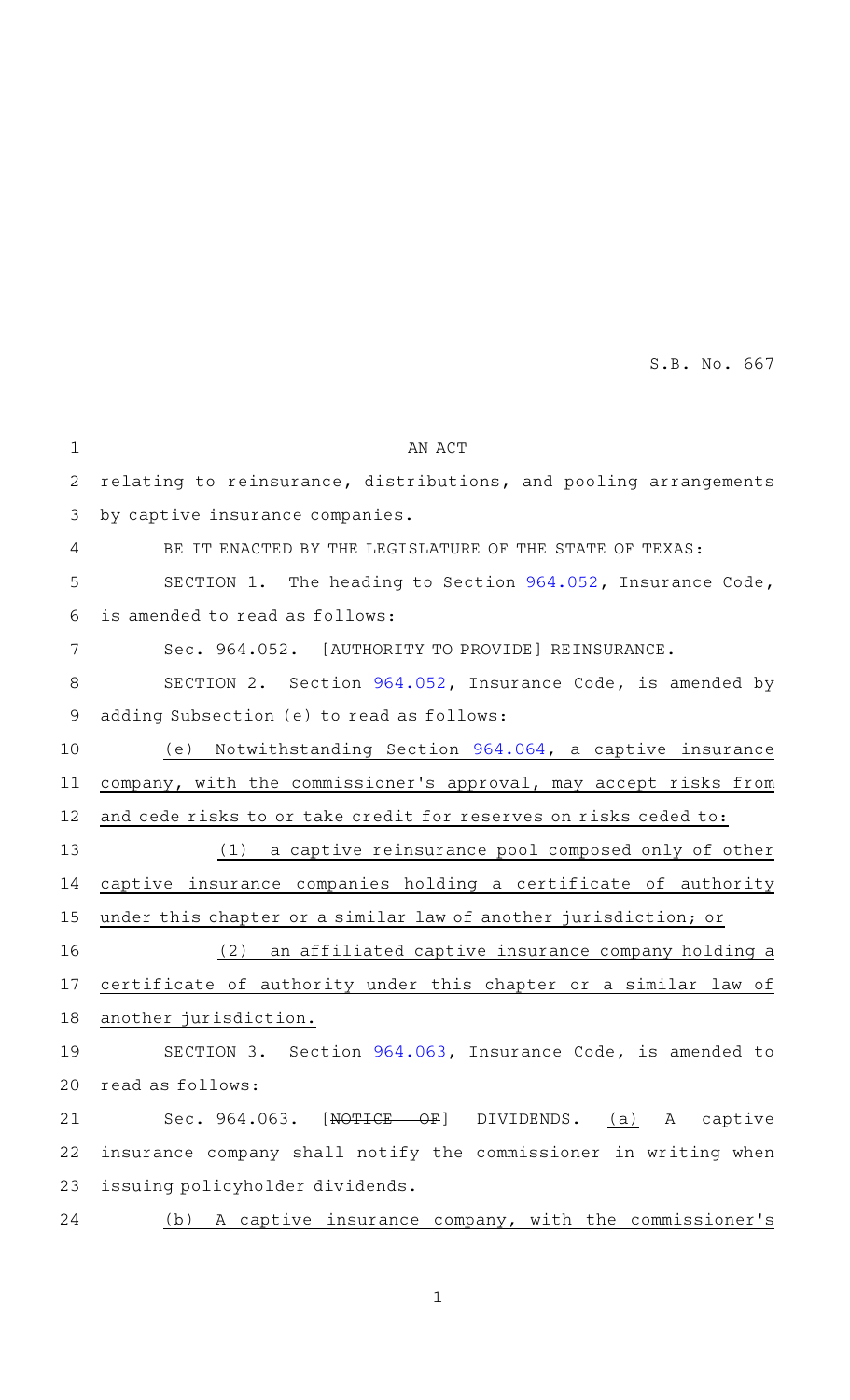| $\mathbf 1$    | approval, may issue dividends or distributions to the holders of an |
|----------------|---------------------------------------------------------------------|
| $\overline{2}$ | equity interest in the captive insurance company. The commissioner  |
| 3              | shall adopt rules to implement this subsection.                     |
| 4              | SECTION 4. Subchapter B, Chapter 964, Insurance Code, is            |
| 5              | amended by adding Section 964.072 to read as follows:               |
| 6              | Sec. 964.072. APPROVAL<br>ΟF<br>CAPTIVE<br>REINSURANCE<br>POOLS.    |
| 7              | Before determining whether to approve a captive insurance company's |
| 8              | participation in a captive reinsurance pool under Section 964.052,  |
| 9              | the commissioner may:                                               |
| 10             | require the captive insurance company provide to<br>(1)             |
| 11             | the commissioner evidence that the captive reinsurance pool:        |
| 12             | (A) is composed only of other captive insurance                     |
| 13             | companies holding a certificate of authority under this chapter or  |
| 14             | a similar law of another jurisdiction; and                          |
| 15             | (B) will be able to meet the pool's financial                       |
| 16             | obligations; and                                                    |
| 17             | impose any other limitation or requirement on the<br>(2)            |
| 18             | captive insurance company that is necessary and proper to provide   |
| 19             | adequate security for the captive insurance company.                |
| 20             | SECTION 5. This Act takes effect immediately if it receives         |
| 21             | a vote of two-thirds of all the members elected to each house, as   |
| 22             | provided by Section 39, Article III, Texas Constitution. If this    |
| 23             | Act does not receive the vote necessary for immediate effect, this  |
| 24             | Act takes effect September 1, 2015.                                 |

S.B. No. 667

2